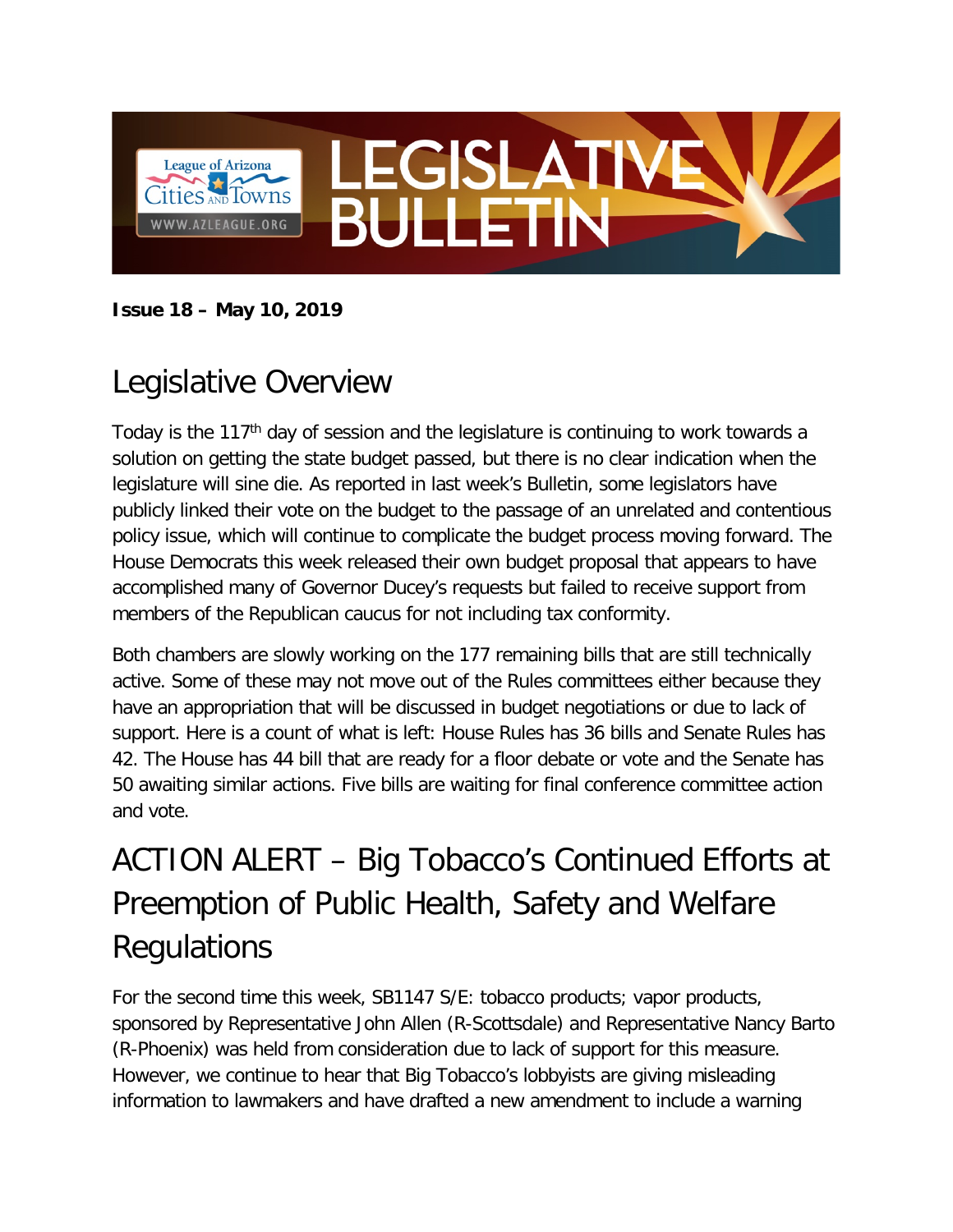requirement they are already subject to by the [U.S. Food and Drug Administration.](https://www.fda.gov/tobacco-products/retail-sales-tobacco-products/retailers-chart-required-warning-statements-tobacco-product-packaging-and-advertising) They are doing this to mislead lawmakers into thinking they are accepting more regulation of their industry, when in fact it is being done to distract from the bill's preemption of local public health and safety requirements that are currently imposed on the sales and marketing of cigarettes and vape products.

The tobacco industry's legislation continues to remove:

- Ordinances prohibiting tobacco sales within 1,320 ft from schools, daycare facilities, and parks
- Prohibitions on marketing of cigarettes and tobacco on or near public property, such as schools and parks
- Zoning ordinances preventing smoke and vape shops from clustering in shopping centers to prevent lowering the quality of shopping areas and negative impacts to surrounding residential neighborhoods
- Local bans on tobacco sales from unattended vending machines
- Licensing requirements and enforcement of smoke and vape shops to hold these businesses accountable for illegally selling tobacco to minors

All these requirements would be voided and not replaced with any state-level regulation. Again, we have never heard of any city or town abusing their local authority to impose reasonable regulations on the industry and have certainly never heard from the public that they want to make it easier for the tobacco industry to sell cigarettes and vaping products. Please reach out to your delegation and ask they vote **NO** on Big Tobacco's unnecessary preemption of local public health and safety regulations.

# Short-Term/Vacation Rentals

On Monday, HB2672 vacation rentals; short-term rentals; regulation, sponsored by Rep. John Kavanagh (R-Fountain Hills), passed the Senate after being amended last week with some minor provisions. It now awaits one final vote in the House, to accept the changes made in the Senate, and would then go to the governor for final approval.

The neighborhood nuisance problems caused by short-term rentals have been covered regularly in the media (see this **ABC15 article**). These reports confirm what the League and our members predicted would occur when the original "Airbnb" bill (SB 1350) passed in 2016. The problems range from relatively minor increases in traffic in some communities all the way to contributing to a housing shortage and negative impacts to the local economy in other communities. This year Fountain Hills proposed a resolution to address the nuisance problems caused by "party houses," and the League has been